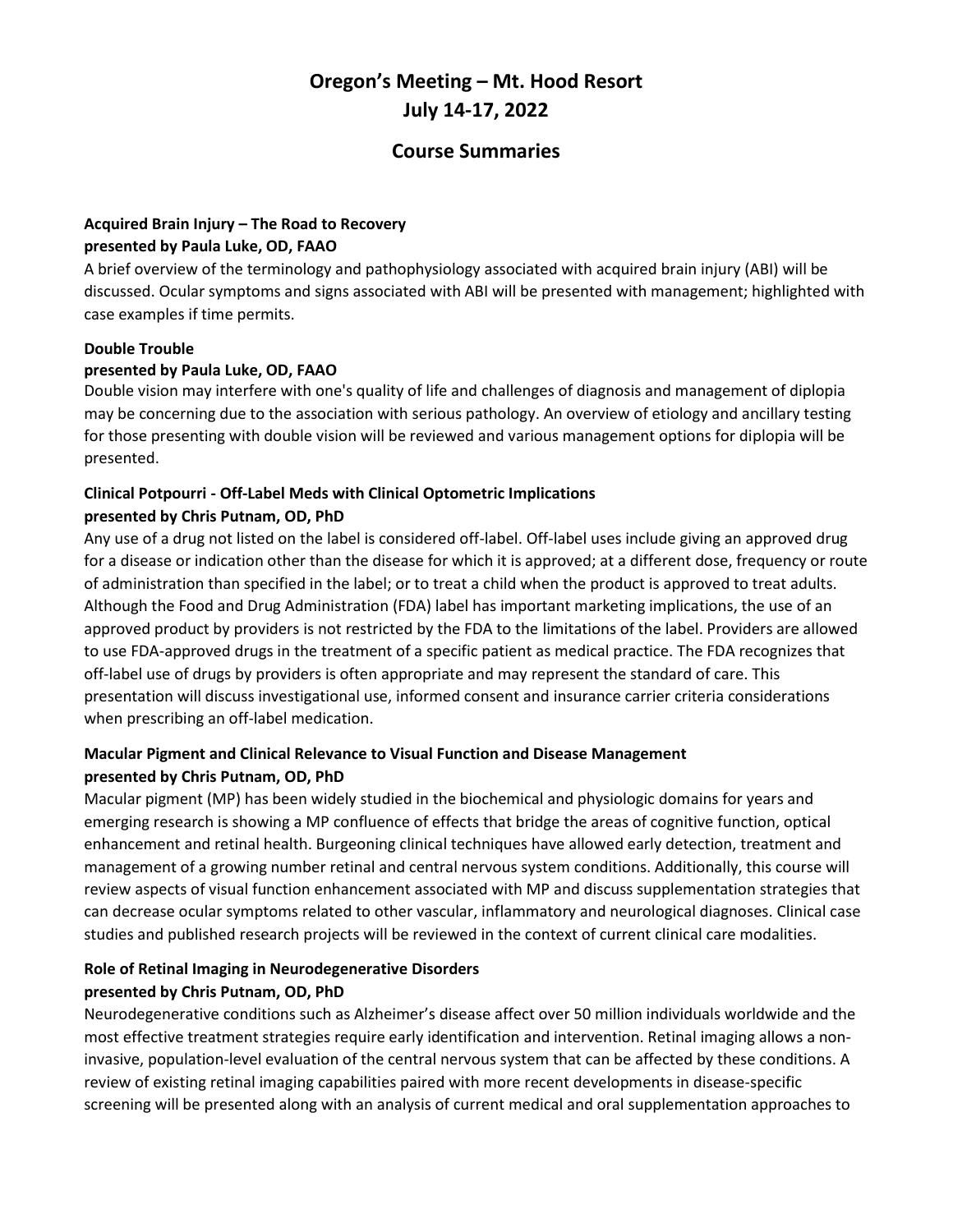## **Preventative Medicine and Systemic Disease Management presented by Chris Putnam, OD, PhD**

The eye is a complex structure of highly-metabolic tissue extending from the central nervous system and receives its blood supply from tributaries originating at the internal carotid artery. Retinal imaging is a noninvasive, in vivo technique that can reach resolutions of 3-5um and can be applied as a population-level screening technique. These imaging capabilities are critical due to the subclinical vascular and neurologic changes that can present months to years before a patient will experience symptoms. Optometry is well positioned to leverage developing methods with primary care physicians, physician assistants and nurse practitioners that will lead to earlier recognition, targeted treatment and better patient outcomes. This integration is possible for a growing number of systemic conditions across vascular, neurologic, autoimmune and inflammatory regions. Point-of-care testing along with smartphone applications derived from evidencebased medicine can create increased patient involvement and responsibility leading to the decreased cost of chronic care conditions.

#### **Dabbling in the Retinal Occult**

#### **presented by Lorne Yudcovitch, OD, MS**

This course serves to review the main occult retinal diseases that may present clinically. Signs, symptoms, applicable tests and treatments of various occult retinal conditions will be discussed.

## **Optic Nerve and Visual Fields Grand Rounds**

#### **presented by Lorne Yudcovitch, OD, MS**

Often visual field testing assists the clinician in determining the type of optic nerve condition a patient may present with. This course provides a 'grand rounds' format of optic nerve/visual field cases, highlighting key points.

## **Go With the Flow An OCT Angiography Primer presented by Lorne Yudcovitch, OD, MS**

Optical coherence technology angiography (OCTA) has become a new element of OCT use clinically. This course serves as an introduction to the technology, application and differential diagnosis use of OCTA in the clinical setting.

## **OREGON ETHICS/LAW**

## **presented by Drs. Bob Mans, Doug Walker & Shelley Sneed**

This course will discuss how to ensure compliance with the maintenance of your optometry license, the most common challenges that licensees encounter, and the process the board undertakes once a complaint is received to help reduces confusion and ensure continued public safety.

## **New or Noteworthy: Innovations in anterior segment disease management COPE 76691-TD, presented by Aaron Bronner, OD**

This one-hour course will review therapies that are recently available, still in development or underutilized in the management of Anterior Segment Disease. Areas of discussion will include brand new treatment avenues that will create a paradigm shift in how you manage anterior segment disease.

Category: Ocular disease

- 1) Give a glimpse at new technologies in the management of anterior segment disease
- 2) Help doctors understand how they can utilize these technologies for their patients, and which